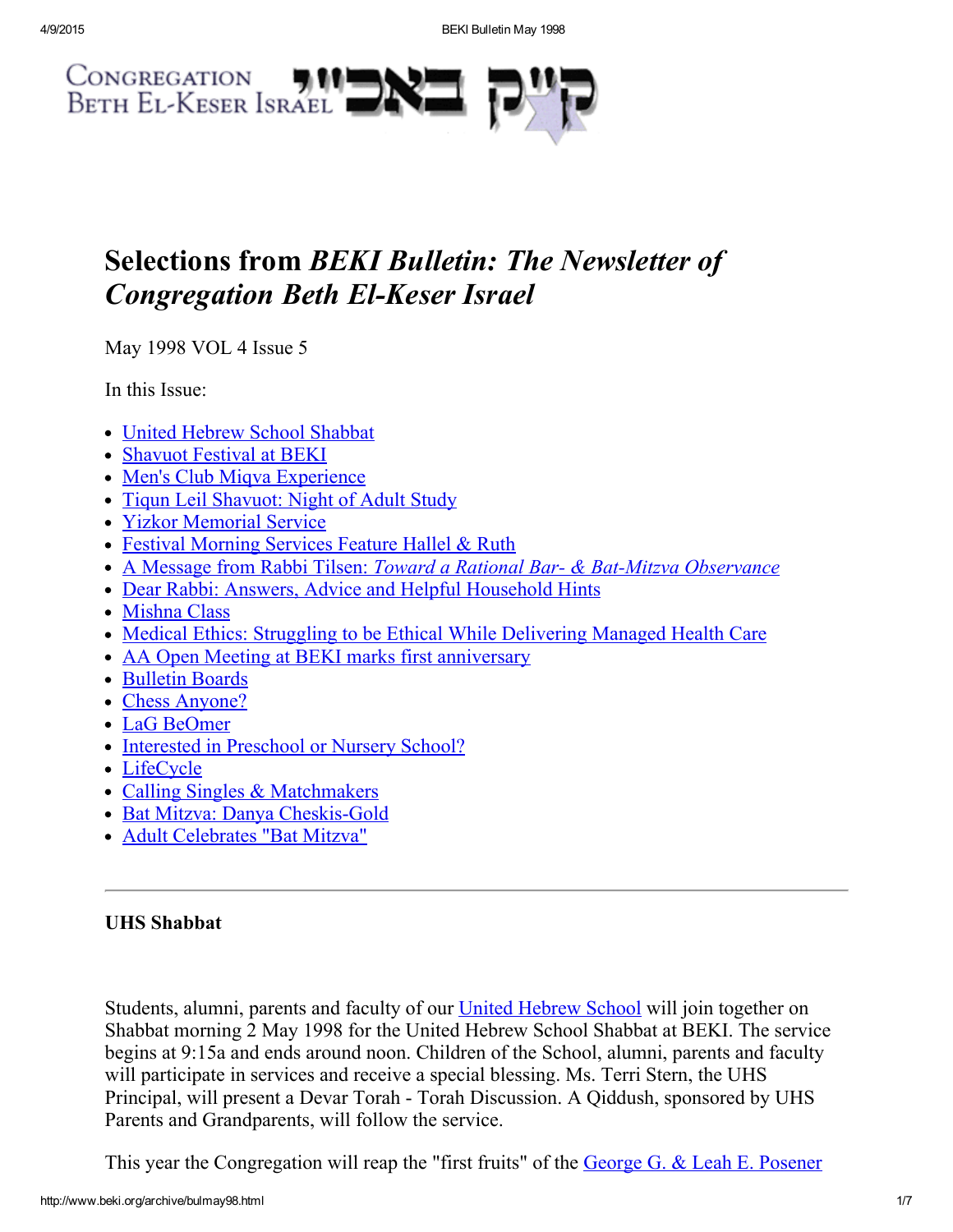4/9/2015 BEKI Bulletin May 1998

[Endowment](http://www.beki.org/archive/endowment.html#PosenerYouth) for Youth Education established in 1997 by George G. Posener (pictured at left). This Posener Endowment is managed by The Jewish [Foundation](http://www.jewishnewhaven.org/FOUNDTN.htm) of Greater New Haven. Only the interest is used so the Endowment will help support BEKI's religious school in perpetuity. Posener, who received BEKI's [Distinguished](http://www.beki.org/archive/distinguished.html#george) Service Award in 1995, has included UHS in his philanthropy for many years by sponsoring gifts for graduates and all advancing students of the School. In 1996, Posener also established the Posener Family [Memorial](http://www.beki.org/archive/endowment.html#Posener) Fund for Congregation Beth El-Keser Israel in blessed memory of his wife, parents, sisters, brother and two precious sons.

Support of the religious school is one way in which the Congregation fulfills its central mission of promoting Talmud Torah, the study of the Holy Teachings. In the past four years, the School has experienced a remarkable growth of 75% in enrollment. This infusion of new energy has enhanced the social and educational atmosphere of the School, while creating new demands on the Synagogue's resources.

The School enjoys the volunteer support of many concerned parents including Shoshana Zax, Barbara Stern, Natan Weinstein, Steven Fraade and Rabbi Tilsen, who serve on the School's Directorate. In addition, BEKI members Dr. Brian Karsif, Betsy Rosenberg, Rita Sela, Ina Silverman, Carole Ferency Takacs and Lori Weinstein serve on the faculty.

# <span id="page-1-3"></span>Shavuot Festival at BEKI

# <span id="page-1-1"></span>Men's Club Miqva Experience

Jewish men and boys are invited to join the BEKI [Men's](http://www.beki.org/archive/mensclub.html) Club for individual private immersion in the miqva ("ritual bath") at 86 Hubinger Street on the Friday morning before Shavuot, 29 May, from 7:30a to 8:45a.

On the morning before each of the Festivals (High Holy Days, Sukkot, Pesah and Shavuot) Jewish men and boys of the BEKI Men's Club go to the New Haven Mikvah for private individual immersion. (Fathers may enter with their sons.) The miqva ("ritual bath") is a hygienic and warm setting for a "rebirth" experience. The miqva immersion is one way to help us enter a heightened state of purity and spiritual awareness as we prepare for the High Holy Days and the Festivals.

The New Haven Mikvah was designed by BEKI Men's Club member architect Arthur Ratner. The miqva has showers and dressing rooms. Those who would like to participate should bring a \$5 user fee (cash or check payable to "New Haven Mikvah"), a towel and comb.

## <span id="page-1-0"></span>Tiqun Leil Shavuot Sweeter than Honey: Night of Adult Study

On Saturday night 30 May following the 8:00p Shabbat Afternoon Service, there will be a late night of study featuring the teaching of leading scholars in our area.

# <span id="page-1-2"></span>Yizkor Memorial Service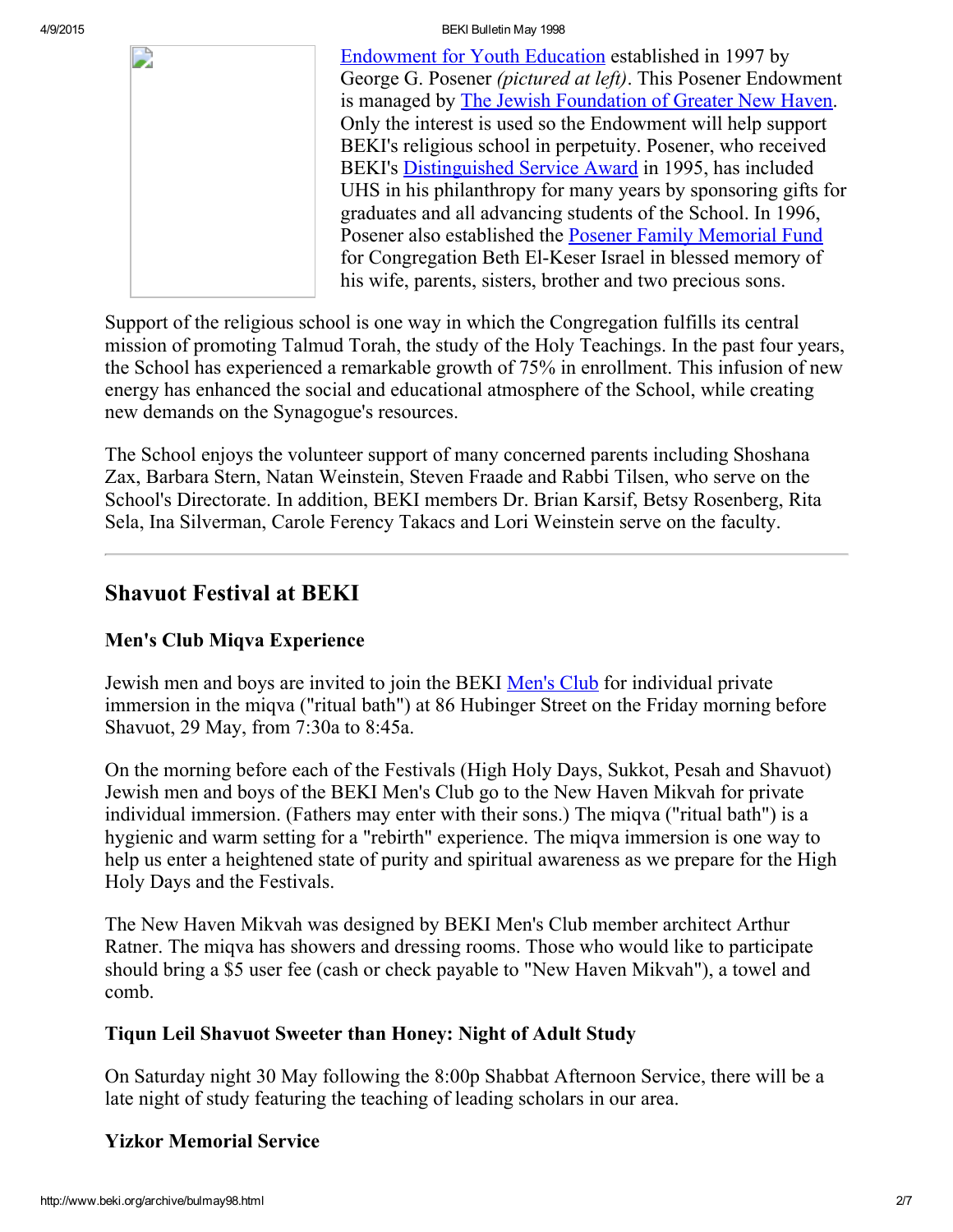A Yizkor Memorial Service will be held on Monday morning 1 June, the second day of the Festival of Shavuot. The morning service begins at 9:15a and the Yizkor Memorial Service follows the Torah service, usually after 10:20a. The Yizkor service is an appropriate time to remember loved ones who are no longer in the land of the living. The Festival service concludes at about noon.

Some households observe the custom of lighting a special memorial light the evening (this year, Sunday night 31 May) before Yizkor day. This light should be lighted from an existing flame, such as a pilot light or a 24-hour candle lighted before Shabbat. It is also appropriate to offer *tzedaqa* (charity) to a worthy cause such as Congregation Beth El-Keser Israel, and to make a commitment to perform an act of kindness and to study Torah. In these ways we insure that our loved ones' memories will be honored and their ideals continued.

### <span id="page-2-0"></span>Festival Morning Services Feature Hallel & Ruth

Shavuot Festival morning services on Sunday 31 May and Monday 1 June include the recitation of Hallel, a collection of celebratory Psalms (Biblical poems). The singing of Hallel can be a most joyful segment of our worship services. On Monday morning the Book of Ruth will be read according to its ancient and most beautiful melody. The Biblical Ruth, grandmother of King David, was a convert to Judaism and accepted the life of Torah upon herself enthusiastically and voluntarily. The reading of Ruth is thus appropriate to Shavuot which celebrates the giving of Torah on Sinai.

### <span id="page-2-1"></span>A Message from Rabbi Tilsen

#### Toward a Rational Bar- & Bat-Mitzva Observance

As a social institution, the Bar-  $\&$  Bat-Mitzva observance as we know it is the product more of accident than of reason. It has been noted that there is more "bar" than "mitzva" in contemporary practice. Much ink has been spilled in vain condemning the ostentatious affairs costing tens of thousands of dollars and the theme parties that celebrate the most shallow aspects of American culture. Fortunately, the BEKI community has for the most part avoided those excesses. But the religious and educational component, the "mitzva," also needs reexamination.

Recitation of the haftara (a selection from the writings of the Prophets) is assumed to be the sine qua non of the bar- or bat-mitzva performance. But there is no good reason for it to be viewed as such.

The criteria for deciding what to teach first and best to our benei mitzva (plural of bar- or bat-mitzva) students should be religious importance and utility. Reciting the Shema ("Hear O Israel") twice daily is a DeOraita (Biblical) commandment for every adult Jew; reciting (or hearing) Friday Night Qiddush is a weekly religious responsibility. It makes no sense to expend great effort to learn to chant a haftara before one can recite the Shema and lead Friday Night Qiddush. This is especially so when many benei mitzva will never chant another haftara after their single "performance." It would be better for them to learn something that is more "fundamental" to the life of a Jew and something they can use again after that one day in the spotlight.

A second religious concern is that the sanctuary is only one of several arenas the bar- or batmitzva is entering. The performance of gemilut hasadim (acts of lovingkindness) and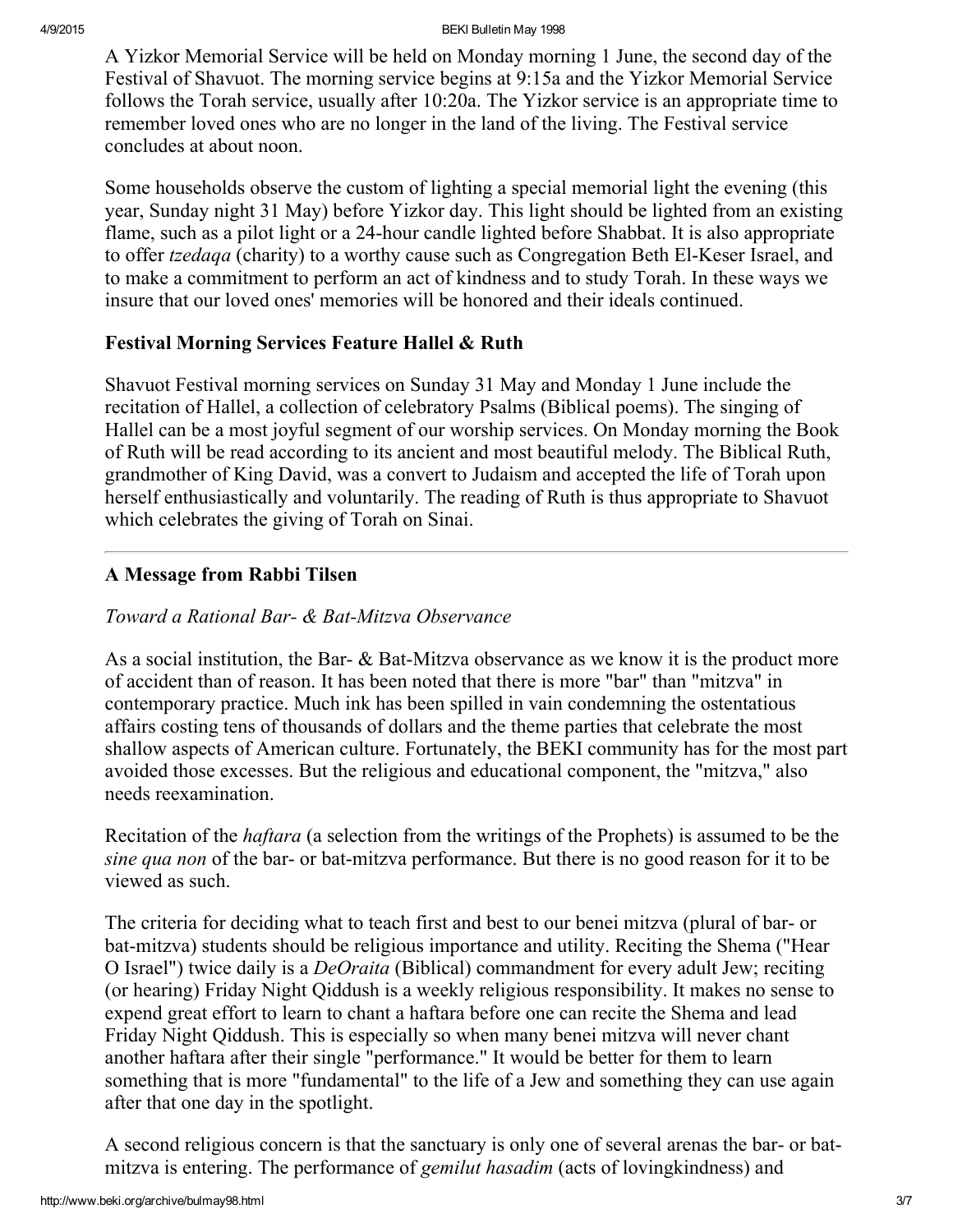#### 4/9/2015 BEKI Bulletin May 1998

tzedaqa (charity) are religious obligations (mitzvot) that can also be assumed through public performance. We have seen a few inspiring examples from some of our recent benei mitzva. It would be nice if, in addition to throwing a big party, benei mitzva would contribute to a tzedaqa such as the Louis Friedman Scholarship Fund, the George G. Posener Family Building Fund, or the Ari Nathan Levine Children's Library as an essential and public part of their observance at the Synagogue. (The fees currently paid to the synagogue for benei mitzva observances barely cover costs and do not represent a contribution.) And what lesson would parents teach their children if they dedicated 10% of the cost of the party to a worthy cause at BEKI?

A first step in rationalizing the benei mitzva program would be to reorder the curriculum. A second step would be to include a "mitzva project" in each observance, and for parents to show their children by example how to support the synagogue. Will this ever happen? Only when parents demand it.

Reader response is invited to Editor, BEKI Bulletin, 85 Harrison Street, New Haven CT 06515, by email to  $\frac{j \cdot t}{j \cdot s}$  (and  $\frac{j \cdot t}{s}$  or by fax to (203) 389-5899.

### <span id="page-3-0"></span>Dear Rabbi: Answers, Advice and Helpful Household Hints

Dear Rabbi,

If I had a son I would not want him circumcised. (I am not planning on having one soon.) We should oppose male circumcision just as we oppose female circumcision. Circumcision is a trauma that may create lasting psychological damage. According to men I have had sex with, the foreskin is a source of sexual pleasure and I would not want to deprive my son of that. Studies have shown that if proper hygiene is observed, the foreskin presents no medical disadvantage. What social disabilities would he face as an uncircumcised Jew? Why take away from a place where, if anything, we should be adding on?

Signed, for skin

Dear for skin,

Male circumcision should not be compared with female genital mutilation. The latter, only euphemistically called "circumcision," by all accounts entails severe health risks and loss of sexual sensation and has no medical benefit whatsoever. There is no evidence that circumcision creates any transient or lasting psychological effect. In fact, that loud cry you hear at a brit mila is often a reaction to the removal of the baby's diaper rather than the circumcision. Some babies don't even cry at their brit mila.

Removal of the foreskin does indeed change sexual sensation. However, the few men with whom I have personally spoken who have undergone circumcision as an adult, and therefore have a basis for comparison, say that sexual activity is no less pleasurable without the foreskin. While some women may have a preference, if anything the evidence shows that "on average" women find relations with a circumcised man more pleasurable than with the uncircumcised man.

"If proper hygiene is observed" is a big if. The foreskin, when proper hygiene is not maintained, can lead to negative health consequences such as frequent infections and cervical cancer. Even if you can train your son to floss daily, shower regularly, and raise the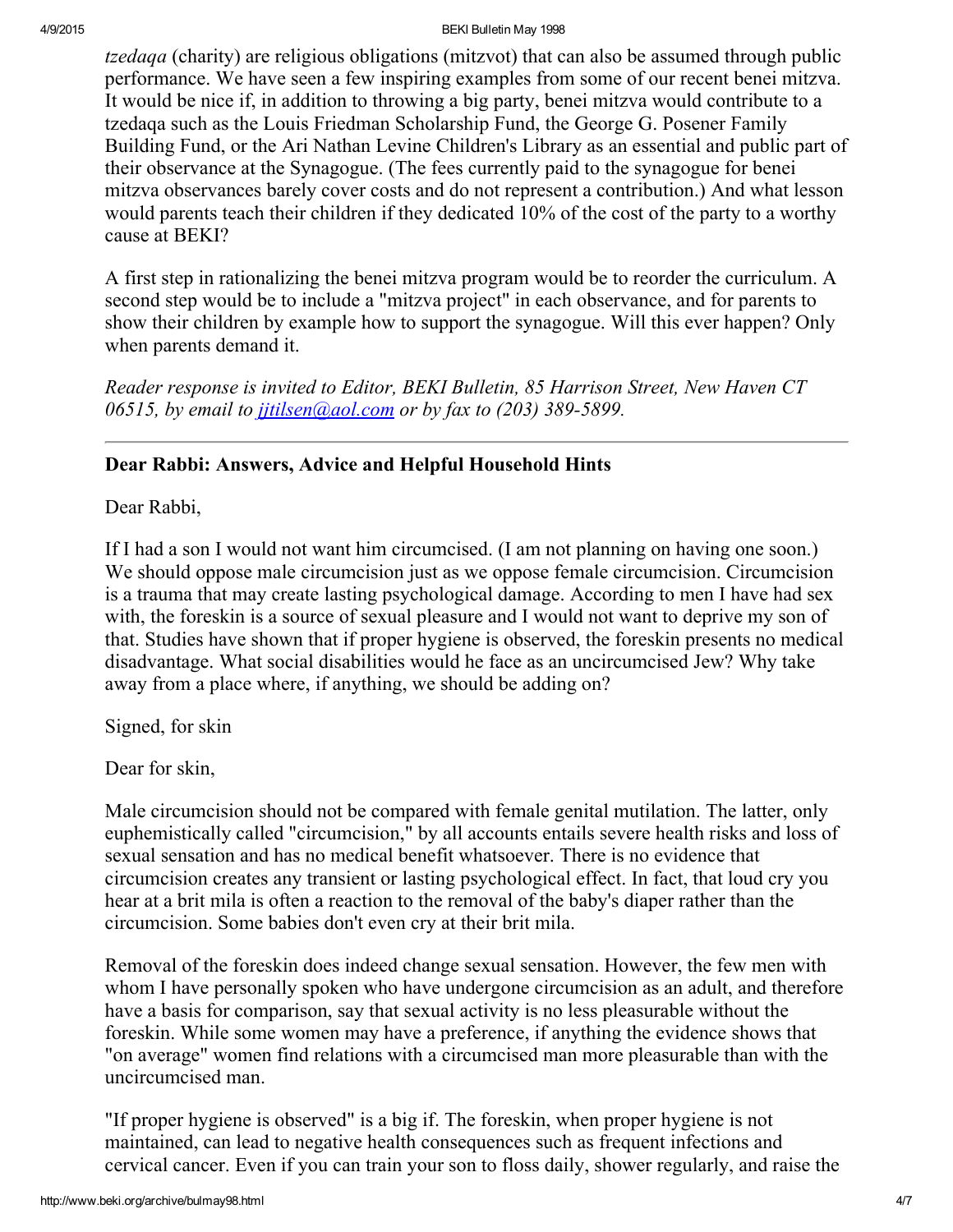#### 4/9/2015 BEKI Bulletin May 1998

seat and lower it again when he's through, it's not going to be easy training him for proper foreskin hygiene. It's one thing to help your seven-year-old son shampoo his hair; it's another to be retracting his foreskin for him; I'm not sure what the potential is for lasting psychological problems.

As an uncircumcised male, he would face some degree of ostracism within the male Jewish world, and indeed might very well be rejected as a potential mate by many fine Jewish women. "Uncircumcised one" is a most potent Biblical disparagement. Sometimes less is more.

#### Dear Rabbi,

How early can we make our house kosher for Pesah? Can we eat kosher for Pesah foods on our Pesah dishes before Pesah?

Signed, Early Bird

Dear Early Bird,

You can make your kitchen kosher for Pesah anytime you want. You can even keep it kosher for Pesah all year if you want. Just don't eat matza in the couple of weeks before Pesah.

#### <span id="page-4-1"></span>Mishna Class

Study one complete section of the classic second-century Jewish law compendium in an open setting with Rabbi Tilsen. Some knowledge of Hebrew is helpful but not required. All are welcomed; no previous experience necessary.

Classes meet on Sunday mornings from 9:30a to 11:30a on 03 May, 17 May, 14 June and 21 June in BEKI's Rosenkrantz Library.

To participate: Obtain your own text, "Mishna Tractate Berakhot," Kehati Edition (available in softcover) or another edition from any Judaica store, and call BEKI at 389-2108 to register. The registration fee is \$10 for BEKI members, \$18 for non-members. Read chapters 1 & 2 before the first class.

This class is part of Torah for the Hungry Mind: Adult Education at [Congregation](http://www.beki.org/archive/hungry.html) Beth El-Keser Israel.

#### <span id="page-4-0"></span>Medical Ethics: Struggling to be Ethical While Delivering Managed Health Care

The current health care environment can put a great deal of pressure on professionals' ethical standards. Practitioners' livelihoods can become dependent on their delivering what they believe to be substandard levels of care. Seemingly irrational and even inhumane regulations and restrictions may tempt providers to bend, ignore, or even flaunt rules and regulations they had no voice in establishing. Health care practitioners are invited to a discussion at BEKI on Sunday 10 May from 9:30a to 10:30a about these and related ethical issues that they confront in their work. Participants will try to develop principles and strategies to guide their behavior. For more information, call Marc Schwartz at 387-1665 or Rabbi Jon-Jay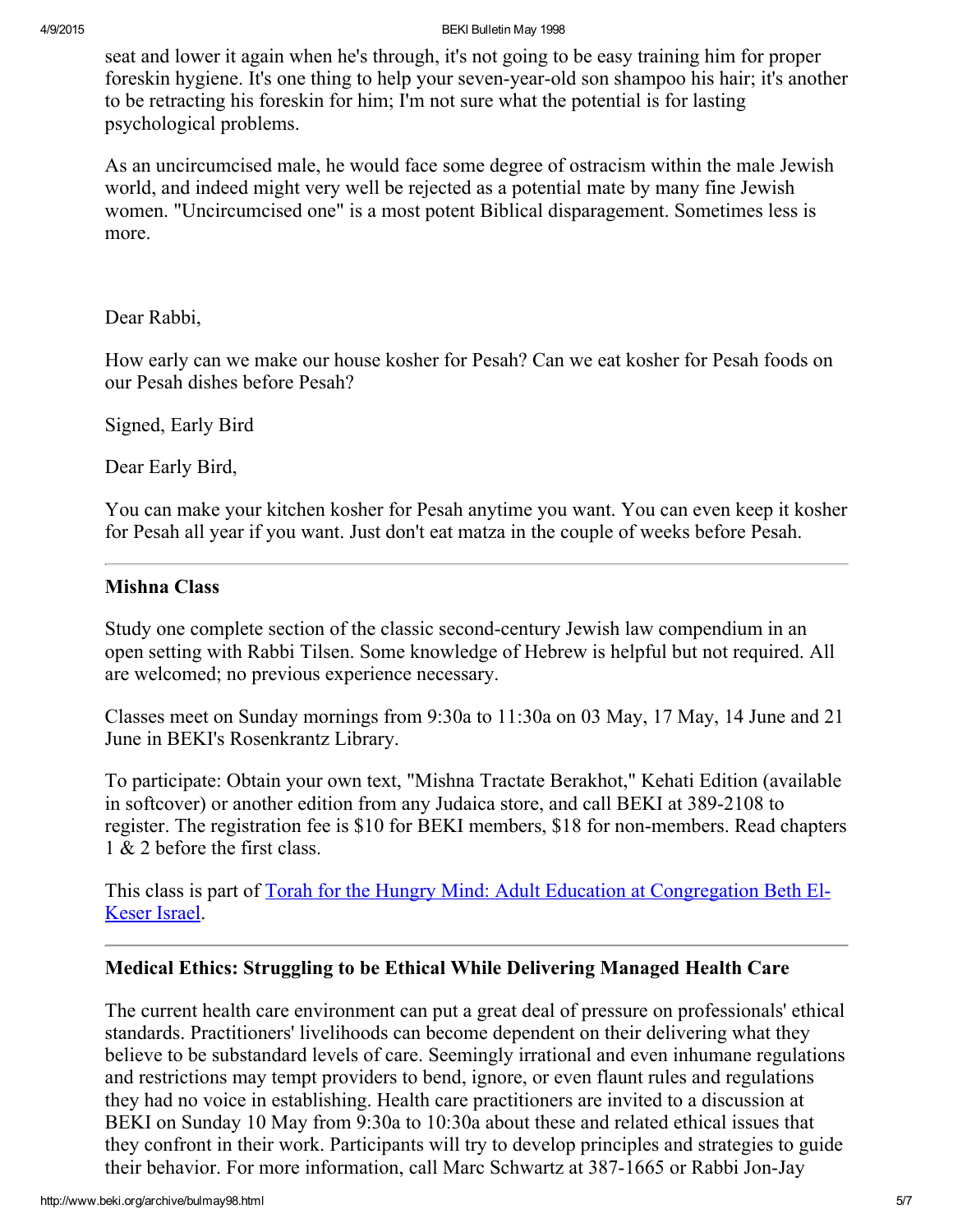Tilsen at 389-2108 or  $\frac{\text{jitilsen}(a)$  aol.com.

#### <span id="page-5-1"></span>AA Open Meeting at BEKI marks first anniversary

A weekly AA [Meeting](http://www.beki.org/archive/tiqunola.html#aameeting) has been held at BEKI since May 1997. Open to any person who can benefit from a recovery program, the meeting is held according to standard AA procedure. This is not a specifically Jewish recovery group, although a large proportion of participants are Jewish. For information on the weekly meeting call Jay at  $(203)$  387-6019 or email Jay at [jay@jacsweb.org.](mailto:jay@jacsweb.org)

See JACS: Jewish Alcoholics, [Chemically](http://www.jacsweb.org/) Dependent Persons, and Significant Others for more information.

#### <span id="page-5-2"></span>Bulletin Boards

Members and visitors have commented on the informative and beautiful bulletin boards gracing the hallway outside of our classrooms and in the administrative wing. Credit for these bulletin boards goes to our Kadima & USY Youth Groups and the United Hebrew School under the principalship of Terri Stern. Take a look.

#### <span id="page-5-4"></span>Chess anyone?

If you are interested in a chess club for adults or children that might meet at the JCC or at BEKI please contact Rabbi Tilsen at 389-2108 ext. 10 or email to *jttilsen@aol.com.* 

#### <span id="page-5-0"></span>LaG BeOmer

Come to our annual Lag B'Omer campfire and sing-a-long on Thursday  $14$  May  $6:30-8:00$ P.M. (after dinner)! Bring your musical instruments, favorite songsheets, and a kosher dessert or drinks to share, to the backyard of Janet Felton and Marty Gilens, 162 Cleveland Road, New Haven. Call Marty or Janet at 387-6050 for information or directions.

#### <span id="page-5-5"></span>Interest in Preschool or Nursery School

Are you interested in a BEKI Preschool or Nursery School? Come to an exploratory meeting for all interested parties on Thursday 7 May 1998 7:30p in BEKI's Claire Goodwin Children's Room. If you're interested but can't attend the meeting, or if you would like additional information, please call Rabbi Tilsen at (203) 389-2108 jitilsen@aol.com or Linda Buckman at (203) 397-8344.

#### <span id="page-5-3"></span>LifeCycle

HaMagom Yinahem Etkhem: We Mourn the Passing of **Beatrice Schrouder**, mother of Sybil Richards Massaquoi